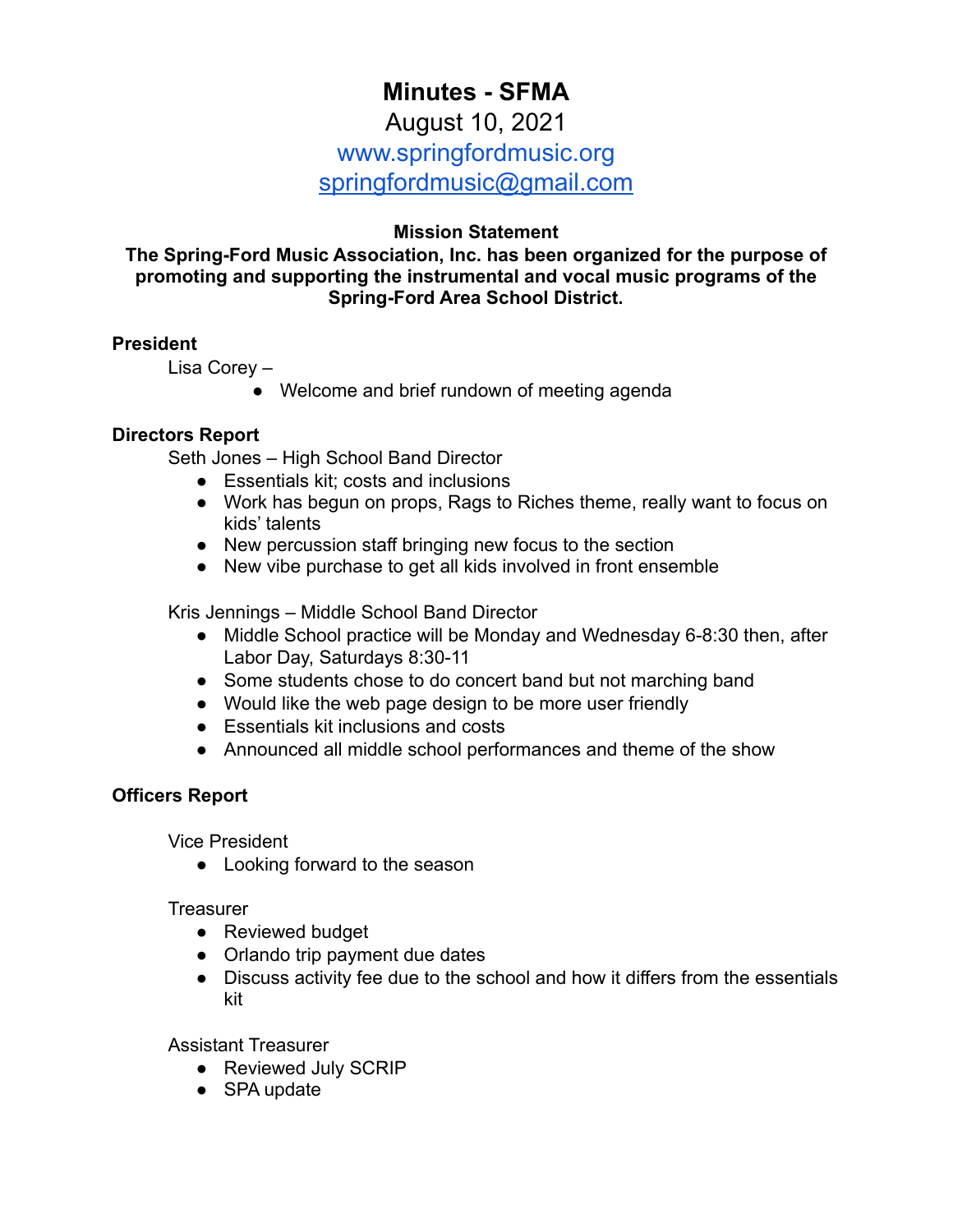#### **Secretary**

● Minutes approved

#### **Committee Reports**

#### **Chaperone**

- Creating list of volunteers
- School district started RAPTOR clearances this year

#### Fundraising

- Wawa sales this week
- Announce date and time of mattress sale and clothing drive
- Joe Corbi fundraiser 8/23-9/13
- Dine out nights
- 137 families signed up for SCRIP
- On-line raffles as an option this year

#### Ram Crew/Vehicles

- Creation of props has begun
- Trailer needs inspection
- Flatbed is being utilized to help with concessions

#### Orlando

- Planning continues
- Still determining where each group will perform, could affect trip cost
- Series of fundraisers targeted to SPA and the trip
- Leave early Wednesday and spend 6 days in the park
- Jacket with new design, possibly to include patches for indoor

#### Uniforms

- Fitting High School Marching Band for uniforms
- Looking for volunteers who know how to sew
- Middle School uniform fittings happening soon
- General merchandise sale to begin on 8/18
- Wants direction on where to sell merchandise with the old orchestra artwork

#### Home Show

- Gathering volunteers
- Prepping ad books, big fundraiser for SPA points for Orlando trip
- Sign up genius' to be sent out for all aspects of show day and food donations for bake sale and hospitality room
- No college band will attend the home show this year